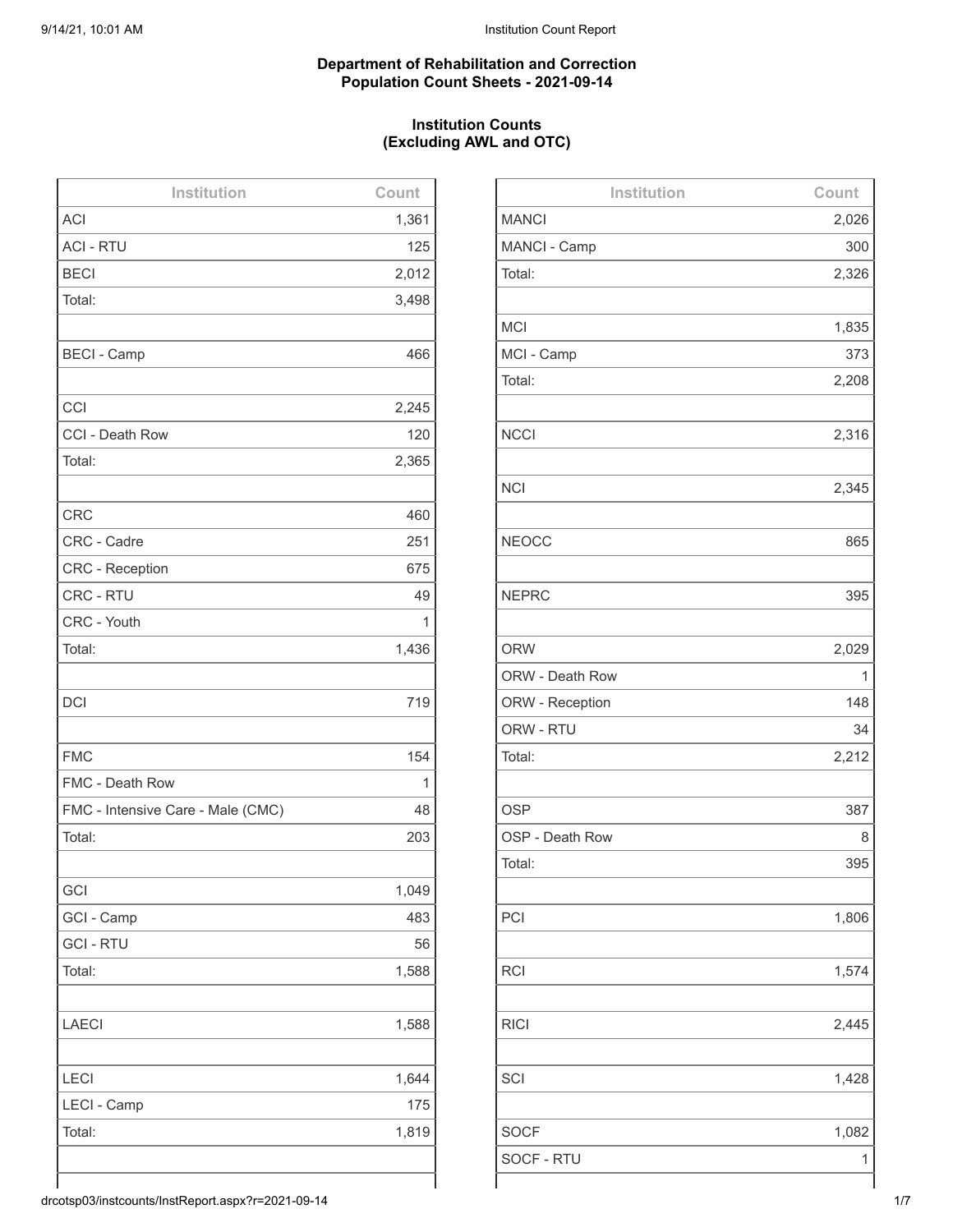| LOCI                     | 1,981 |
|--------------------------|-------|
|                          |       |
| <b>LORCI</b>             | 716   |
| <b>LORCI - Cadre</b>     | 226   |
| <b>LORCI - Reception</b> | 52    |
| Total:                   | 994   |
|                          |       |
| <b>MACI</b>              | 623   |
| MACI - Minimum           | 1,189 |
| Total:                   | 1,812 |

#### 9/14/21, 10:01 AM **Institution Count Report Institution Count Report**

|                  | <b>Total Population:</b> | 43,084 |
|------------------|--------------------------|--------|
|                  |                          |        |
| Total:           |                          | 1,064  |
| <b>WCI - RTU</b> |                          | 28     |
| <b>WCI</b>       |                          | 1,036  |
|                  |                          |        |
| Total:           |                          | 766    |
| <b>TOCI - PC</b> |                          | 124    |
| <b>TOCI</b>      |                          | 642    |
|                  |                          |        |
| Total:           |                          | 1,387  |
| TCI - Camp       |                          | 374    |
| <b>TCI</b>       |                          | 1,013  |
|                  |                          |        |
| Total:           |                          | 1,083  |

\* The Total Population includes 30 Offenders with Reason Codes 30 & 31. \*\* The Total Population includes 30 Offenders with Reason Code 0A.

#### **Male Population by Security Level (Include AWL and Exclude OTC)**

| <b>Total Level E</b><br>970<br>7<br>$\overline{4}$<br>12<br>Total Level 4<br>1,157<br>14<br>112<br>Total Level 3<br>8,850<br>100<br><b>Total Level 2</b><br>15,094<br>152<br>116<br><b>Total Level 1</b><br>13,489<br>131<br>81<br><b>Total Death Row</b><br>132<br>$\mathbf{0}$<br>$\Omega$ | 39,795 |
|----------------------------------------------------------------------------------------------------------------------------------------------------------------------------------------------------------------------------------------------------------------------------------------------|--------|
|                                                                                                                                                                                                                                                                                              | 132    |
|                                                                                                                                                                                                                                                                                              | 13,539 |
|                                                                                                                                                                                                                                                                                              | 15,130 |
|                                                                                                                                                                                                                                                                                              | 8,862  |
|                                                                                                                                                                                                                                                                                              | 1,159  |
|                                                                                                                                                                                                                                                                                              | 973    |
| <b>AWL</b><br>$(-OTC)$<br><b>Security Level</b><br><b>Body</b>                                                                                                                                                                                                                               | Total  |

#### **Female Population by Institution (Include AWL and Exclude OTC)**

| <b>Total Female</b> | 3,331       | 37             | 21             | 3,347        |
|---------------------|-------------|----------------|----------------|--------------|
|                     | 34          | 0              | 0              | 34           |
|                     | 148         | $\overline{2}$ | $\overline{2}$ | 148          |
|                     |             | $\mathbf 0$    | 0              |              |
|                     | 2,029       | 27             | 13             | 2,043        |
|                     | 395         | $\overline{2}$ |                | 396          |
|                     | 6           | 0              | 0              | 6            |
|                     | 718         | 6              | 5              | 719          |
|                     | <b>Body</b> | <b>AWL</b>     | $(-OTC)$       | <b>Total</b> |
|                     |             |                |                |              |

**Total Population: 43,023 453 334 43,142**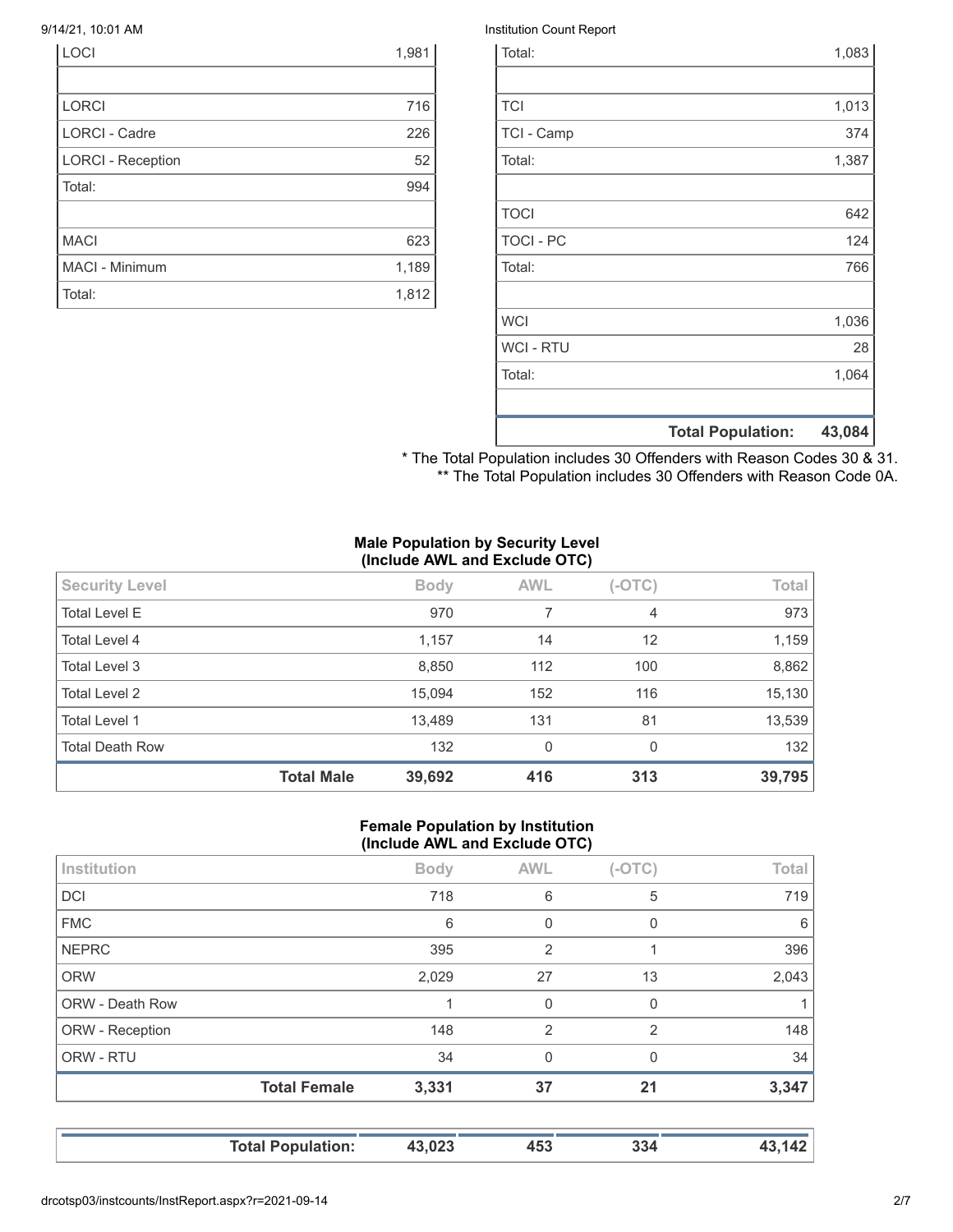| Male Population by Institution: Security Level 5 and E |
|--------------------------------------------------------|
| (Include AWL and Exclude OTC)                          |

| Institution   |                      | <b>Body</b>               | <b>AWL</b>     | $(-OTC)$            | Total                     |
|---------------|----------------------|---------------------------|----------------|---------------------|---------------------------|
| ${\sf CRC}$   |                      | $\mathfrak{S}$            | $\mathbf 0$    | $\mathsf{O}\xspace$ | $\sqrt{3}$                |
| CRC - RTU     |                      | $\ensuremath{\mathsf{3}}$ | $\mathbf 0$    | $\mathsf{O}\xspace$ | $\ensuremath{\mathsf{3}}$ |
| ${\sf FMC}$   |                      | $\sqrt{2}$                | $\mathbf 0$    | $\mathsf 0$         | $\sqrt{2}$                |
| LAECI         |                      | $\mathbf{1}$              | $\mathbf 0$    | $\mathsf{O}\xspace$ | $\mathbf{1}$              |
| LECI          |                      | $\overline{4}$            | $\mathbf 0$    | $\mathsf{O}\xspace$ | $\overline{4}$            |
| <b>MACI</b>   |                      | 19                        | $\mathbf 0$    | $\mathsf{O}\xspace$ | 19                        |
| <b>MANCI</b>  |                      | $\,8\,$                   | $\mathbf 0$    | $\mathsf{O}\xspace$ | $\,8\,$                   |
| NCCI          |                      | $\mathbf{1}$              | $\mathbf 0$    | $\mathsf{O}\xspace$ | $\mathbf{1}$              |
| ${\tt NEOCC}$ |                      | $\,6\,$                   | $\mathbf 0$    | $\mathbf 0$         | $\,6\,$                   |
| OSP           |                      | 257                       | $\mathbf{1}$   | $\mathbf{1}$        | 257                       |
| RCI           |                      | 18                        | $\mathbf 0$    | $\mathsf{O}\xspace$ | 18                        |
| <b>RICI</b>   |                      | 1                         | $\mathbf 0$    | $\mathsf{O}\xspace$ | $\mathbf{1}$              |
| SOCF          |                      | 510                       | $6\,$          | $\sqrt{3}$          | 513                       |
| TCI           |                      | 11                        | $\mathbf 0$    | $\mathsf{O}\xspace$ | 11                        |
| <b>TOCI</b>   |                      | 113                       | $\mathbf 0$    | $\mathsf{O}\xspace$ | 113                       |
| TOCI - PC     |                      | $\sqrt{3}$                | $\mathbf 0$    | $\mathsf 0$         | $\sqrt{3}$                |
| WCI           |                      | $\mathfrak{S}$            | $\mathbf 0$    | $\mathsf{O}\xspace$ | $\sqrt{3}$                |
| WCI - RTU     |                      | $\overline{7}$            | $\mathbf 0$    | $\mathsf{O}\xspace$ | $\overline{7}$            |
|               | <b>Total Level 5</b> | 970                       | $\overline{7}$ | 4                   | 973                       |

## **Male Population by Institution: Security Level 4 (Include AWL and Exclude OTC)**

| Institution                       | <b>Body</b>    | <b>AWL</b>       | $(-OTC)$    | Total          |
|-----------------------------------|----------------|------------------|-------------|----------------|
| <b>ACI</b>                        | $\overline{4}$ | $\mathbf 0$      | $\mathbf 0$ | 4              |
| CRC                               | 5              | $\mathbf 0$      | $\mathbf 0$ | 5              |
| <b>CRC - Reception</b>            | $\overline{2}$ | 0                | 0           | $\overline{2}$ |
| CRC - RTU                         | 11             | 0                | $\mathbf 0$ | 11             |
| FMC - Intensive Care - Male (CMC) | 1              | $\boldsymbol{0}$ | $\mathbf 0$ |                |
| LORCI                             | 4              | 1                | 1           | 4              |
| <b>MACI</b>                       | 12             | $\boldsymbol{0}$ | 0           | 12             |
| <b>OSP</b>                        | 103            | $\mathbf 0$      | $\mathbf 0$ | 103            |
| <b>SOCF</b>                       | 510            | $10$             | 9           | 511            |
| SOCF - RTU                        | 1              | 0                | $\mathbf 0$ |                |
| <b>TOCI</b>                       | 482            | $\overline{2}$   | 2           | 482            |
| TOCI - PC                         | 13             | $\boldsymbol{0}$ | $\mathbf 0$ | 13             |
| <b>WCI</b>                        | $\Omega$       | 1                | $\Omega$    |                |
| WCI - RTU                         | 9              | $\mathbf 0$      | 0           | 9              |
| <b>Total Level 4</b>              | 1,157          | 14               | 12          | 1,159          |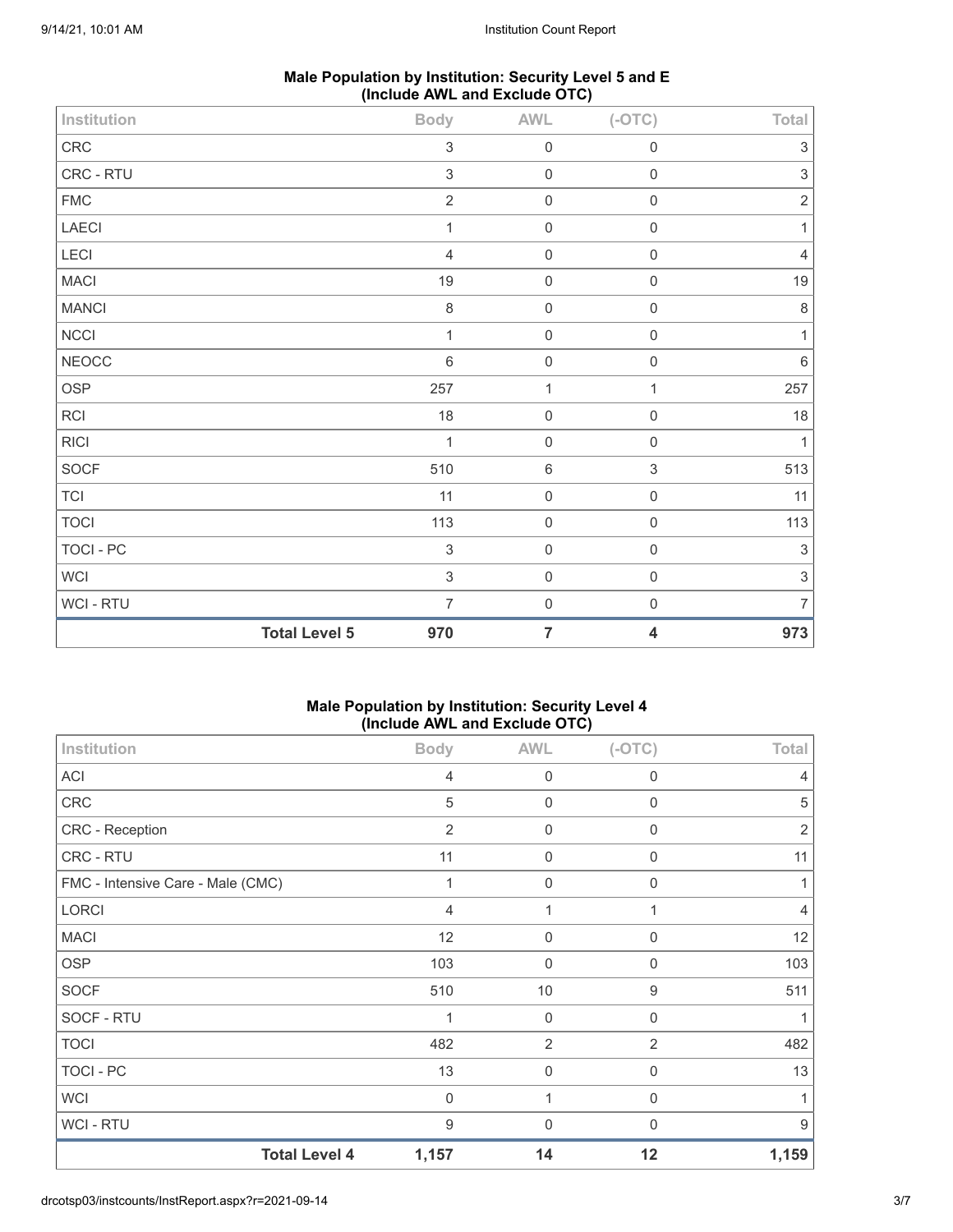|                                   | (include AVVL and Exclude $O(O)$ |                     |                     |                  |
|-----------------------------------|----------------------------------|---------------------|---------------------|------------------|
| Institution                       | <b>Body</b>                      | <b>AWL</b>          | $(-OTC)$            | Total            |
| ACI                               | 15                               | $\boldsymbol{0}$    | $\mathbf 0$         | 15               |
| <b>BECI</b>                       | $\boldsymbol{9}$                 | $\mathbf{1}$        | $\mathbf{1}$        | $\boldsymbol{9}$ |
| CCI                               | 18                               | $\boldsymbol{0}$    | $\mathsf{O}\xspace$ | 18               |
| <b>CRC</b>                        | 232                              | 13                  | 12                  | 233              |
| CRC - Cadre                       | 5                                | $\mathbf 0$         | $\mathbf 0$         | $\mathbf 5$      |
| CRC - Reception                   | 416                              | $\overline{7}$      | $\overline{7}$      | 416              |
| CRC - RTU                         | 33                               | $\boldsymbol{0}$    | $\mathsf 0$         | 33               |
| <b>FMC</b>                        | $\overline{4}$                   | $\boldsymbol{0}$    | $\mathsf 0$         | $\sqrt{4}$       |
| FMC - Intensive Care - Male (CMC) | $\sqrt{2}$                       | $\mathsf 0$         | $\mathsf{O}\xspace$ | $\sqrt{2}$       |
| GCI                               | $\overline{4}$                   | $\boldsymbol{0}$    | $\mathsf 0$         | $\sqrt{4}$       |
| <b>GCI-RTU</b>                    | $\mathbf{1}$                     | $\mathsf 0$         | $\mathbf 0$         | $\mathbf{1}$     |
| <b>LAECI</b>                      | 15                               | $\boldsymbol{0}$    | $\mathsf{O}\xspace$ | 15               |
| LECI                              | 1,325                            | $\,8\,$             | $\mathbf 5$         | 1,328            |
| LOCI                              | 5                                | $\mathbf 0$         | $\mathsf{O}\xspace$ | $\sqrt{5}$       |
| LORCI                             | 368                              | 30                  | 30                  | 368              |
| LORCI - Cadre                     | 92                               | $\boldsymbol{0}$    | $\mathbf 0$         | 92               |
| <b>LORCI - Reception</b>          | 42                               | $\,6\,$             | $\,6\,$             | 42               |
| <b>MACI</b>                       | 519                              | $\,$ 3 $\,$         | $\sqrt{3}$          | 519              |
| <b>MANCI</b>                      | 1,708                            | 15                  | 14                  | 1,709            |
| MCI                               | $\overline{2}$                   | $\mathbf 0$         | $\mathbf 0$         | $\sqrt{2}$       |
| <b>NCCI</b>                       | 10                               | $\mathbf 0$         | $\mathbf 0$         | $10$             |
| <b>NCI</b>                        | 13                               | $\mathbf 0$         | $\mathsf{O}\xspace$ | 13               |
| <b>NEOCC</b>                      | 598                              | 12                  | $10$                | 600              |
| OSP                               | 5                                | $\pmb{0}$           | $\mathbf 0$         | $\,$ 5 $\,$      |
| $\mathsf{PCI}$                    | 42                               | $\mathbf{1}$        | $\mathbf{1}$        | 42               |
| <b>RCI</b>                        | 1,392                            | $\overline{7}$      | $\,6\,$             | 1,393            |
| <b>RICI</b>                       | 13                               | $\mathsf{O}\xspace$ | $\mathsf{O}\xspace$ | 13               |
| SCI                               | 12                               | $\mathsf{O}\xspace$ | $\mathsf{O}\xspace$ | 12               |
| SOCF                              | 60                               | $\mathsf{O}\xspace$ | $\mathsf{O}\xspace$ | 60               |
| <b>TCI</b>                        | 853                              | $\overline{4}$      | $\overline{2}$      | 855              |
| TCI - Camp                        | $\mathbf{1}$                     | $\mathsf{O}\xspace$ | $\mathsf{O}\xspace$ | $\mathbf{1}$     |
| <b>TOCI</b>                       | 28                               | $\mathbf{1}$        | $\mathbf{1}$        | 28               |
| <b>TOCI - PC</b>                  | 56                               | $\mathsf{O}\xspace$ | $\mathsf{O}\xspace$ | 56               |
| <b>WCI</b>                        | 943                              | $\sqrt{4}$          | $\overline{2}$      | 945              |
| WCI - RTU                         | $\boldsymbol{9}$                 | $\mathsf 0$         | $\,0\,$             | $\boldsymbol{9}$ |
| <b>Total Level 3</b>              | 8,850                            | 112                 | 100                 | 8,862            |

# **Male Population by Institution: Security Level 3 (Include AWL and Exclude OTC)**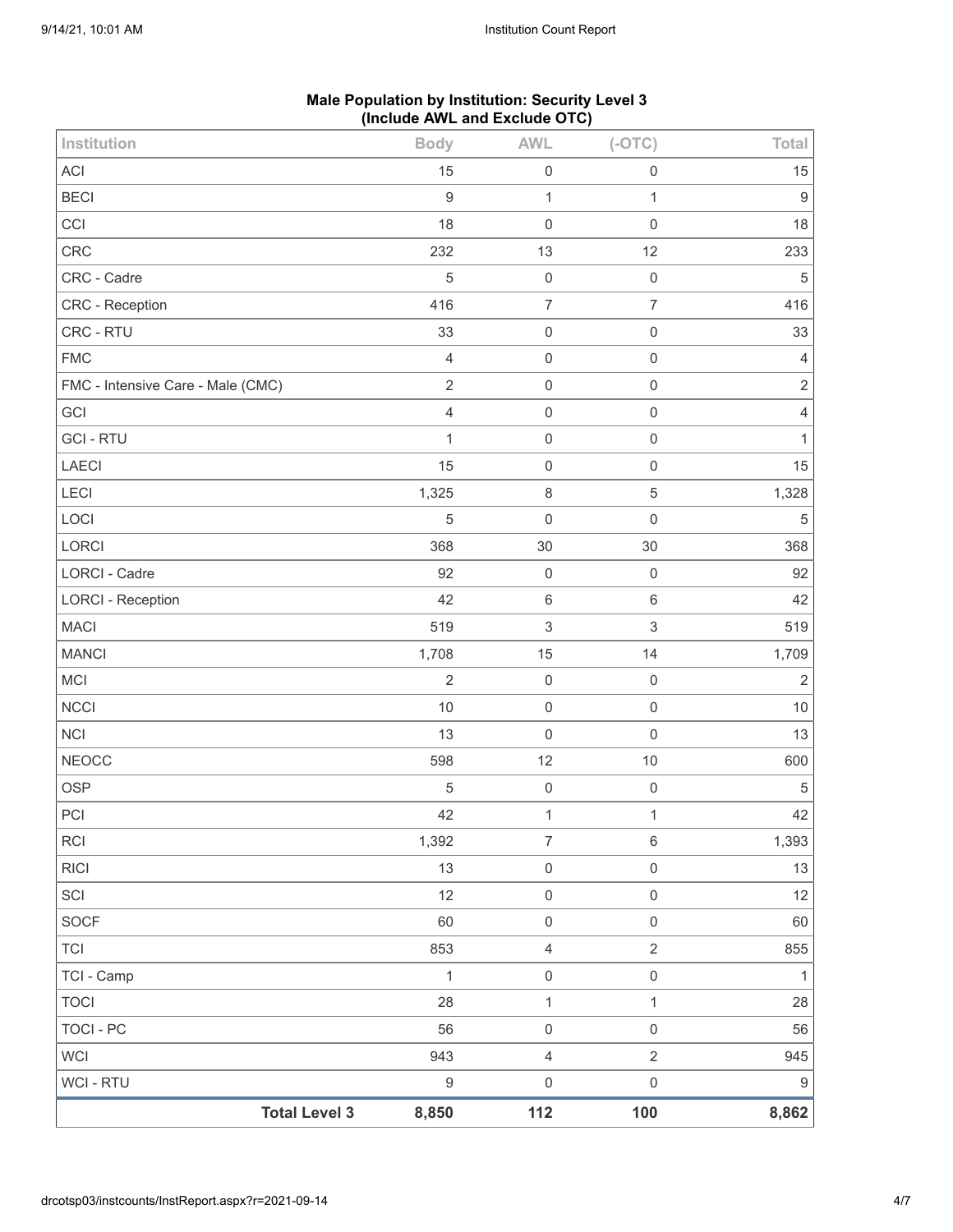## **Male Population by Institution: Security Level 2 (Include AWL and Exclude OTC)**

| Institution                       | <b>Body</b>    | <b>AWL</b>                | $(-OTC)$            | Total          |
|-----------------------------------|----------------|---------------------------|---------------------|----------------|
| <b>ACI</b>                        | 767            | $\ensuremath{\mathsf{3}}$ | 1                   | 769            |
| <b>ACI - RTU</b>                  | 98             | $\mathbf 0$               | $\mathsf{O}\xspace$ | 98             |
| <b>BECI</b>                       | 1,273          | 11                        | $10$                | 1,274          |
| CCI                               | 1,704          | 10                        | $\overline{7}$      | 1,707          |
| <b>CRC</b>                        | 88             | 5                         | $\mathbf 5$         | 88             |
| CRC - Cadre                       | 212            | $\,0\,$                   | $\mathsf{O}\xspace$ | 212            |
| CRC - Reception                   | 145            | $\ensuremath{\mathsf{3}}$ | $\overline{2}$      | 146            |
| CRC - RTU                         | $\sqrt{2}$     | $\mathbf 0$               | $\mathsf 0$         | $\sqrt{2}$     |
| CRC - Youth                       | $\mathbf{1}$   | $\mathbf 0$               | $\mathsf{O}\xspace$ | $\mathbf{1}$   |
| DCI                               | $\mathbf{1}$   | $\,0\,$                   | $\mathsf{O}\xspace$ | $\mathbf{1}$   |
| <b>FMC</b>                        | 13             | $\mathbf{1}$              | $\mathsf{O}\xspace$ | 14             |
| FMC - Intensive Care - Male (CMC) | 12             | $\mathbf 0$               | $\mathsf{O}\xspace$ | 12             |
| GCI                               | 551            | 1                         | $\mathbf{1}$        | 551            |
| GCI - Camp                        | 1              | $\mathbf 0$               | $\mathsf{O}\xspace$ | 1              |
| <b>GCI-RTU</b>                    | 47             | $\mathbf 0$               | $\mathsf{O}\xspace$ | 47             |
| <b>LAECI</b>                      | 925            | 19                        | 18                  | 926            |
| LECI                              | 311            | $\sqrt{3}$                | $\mathbf{1}$        | 313            |
| LECI - Camp                       | $\overline{4}$ | $\mathbf 0$               | $\mathsf{O}\xspace$ | $\overline{4}$ |
| LOCI                              | 1,015          | 13                        | $\overline{7}$      | 1,021          |
| LORCI                             | 131            | 10                        | 10                  | 131            |
| <b>LORCI - Cadre</b>              | 73             | $\mathbf 0$               | $\mathsf 0$         | 73             |
| <b>LORCI - Reception</b>          | $\mathfrak{S}$ | $\mathbf 0$               | $\mathsf{O}\xspace$ | $\sqrt{3}$     |
| <b>MACI</b>                       | 73             | $\mathbf 0$               | $\mathsf{O}\xspace$ | 73             |
| <b>MANCI</b>                      | 284            | $\sqrt{2}$                | $\mathbf{1}$        | 285            |
| MCI                               | 1,264          | 13                        | 11                  | 1,266          |
| <b>NCCI</b>                       | 859            | 11                        | $10\,$              | 860            |
| <b>NCI</b>                        | 1,300          | $\boldsymbol{9}$          | $\overline{7}$      | 1,302          |
| <b>NEOCC</b>                      | 261            | 3                         | $\overline{2}$      | 262            |
| PCI                               | 946            | $\,8\,$                   | $\overline{2}$      | 952            |
| <b>RCI</b>                        | 163            | $\mathbf 0$               | $\mathsf{O}\xspace$ | 163            |
| <b>RICI</b>                       | 1,374          | 16                        | 14                  | 1,376          |
| SCI                               | 914            | $10$                      | $\overline{7}$      | 917            |
| <b>SOCF</b>                       | $\overline{2}$ | $\mathbf 0$               | $\mathsf{O}\xspace$ | $\overline{2}$ |
| <b>TCI</b>                        | 117            | $\mathbf 0$               | $\mathsf{O}\xspace$ | 117            |
| <b>TOCI</b>                       | 19             | $\mathbf 0$               | $\mathsf{O}\xspace$ | 19             |
| <b>TOCI - PC</b>                  | 51             | $\mathbf 0$               | $\mathsf{O}\xspace$ | 51             |
| <b>WCI</b>                        | 90             | $\mathbf 1$               | $\mathsf 0$         | 91             |
| <b>Total Level 2</b>              | 15,094         | 152                       | 116                 | 15,130         |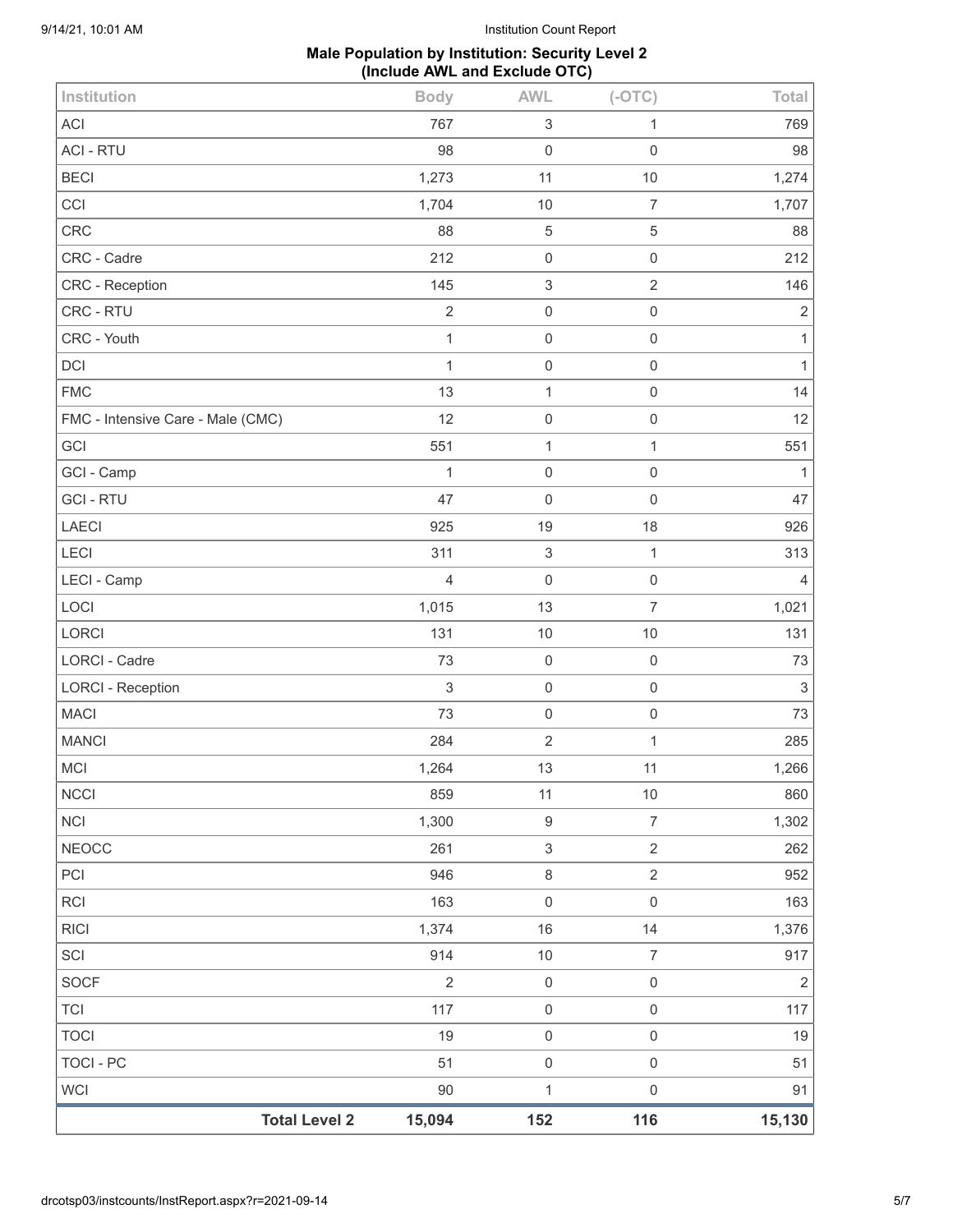## **Male Population by Institution: Security Level 1 (Include AWL and Exclude OTC)**

| <b>Total Level 1</b>              | 13,489         | 131                       | 81                        | 13,539         |
|-----------------------------------|----------------|---------------------------|---------------------------|----------------|
| <b>TOCI - PC</b>                  | $\mathbf{1}$   | $\mathbf 0$               | $\mathsf{O}\xspace$       | 1              |
| TCI - Camp                        | 373            | $\mathbf 0$               | $\mathsf{O}\xspace$       | 373            |
| <b>TCI</b>                        | 32             | $\overline{4}$            | $\mathfrak{S}$            | 33             |
| SCI                               | 502            | $\overline{7}$            | $\overline{4}$            | 505            |
| <b>RICI</b>                       | 1,057          | $\,$ 5 $\,$               | $\overline{2}$            | 1,060          |
| PCI                               | 818            | 13                        | 5                         | 826            |
| <b>OSP</b>                        | 22             | $\mathbf{1}$              | $\mathbf{1}$              | 22             |
| <b>NCI</b>                        | 1,032          | $\mathbf{1}$              | $\mathbf{1}$              | 1,032          |
| <b>NCCI</b>                       | 1,446          | $\sqrt{4}$                | $\ensuremath{\mathsf{3}}$ | 1,447          |
| MCI - Camp                        | 373            | $\mathbf 0$               | $\mathsf 0$               | 373            |
| MCI                               | 569            | 10                        | 6                         | 573            |
| MANCI - Camp                      | 300            | $\mathbf 0$               | $\mathsf{O}\xspace$       | 300            |
| <b>MANCI</b>                      | 26             | $\overline{4}$            | $\ensuremath{\mathsf{3}}$ | 27             |
| MACI - Minimum                    | 1,189          | 16                        | 12                        | 1,193          |
| <b>LORCI - Reception</b>          | $\overline{7}$ | $\overline{2}$            | $\overline{2}$            | $\overline{7}$ |
| <b>LORCI - Cadre</b>              | 61             | $\mathbf 0$               | $\mathsf{O}\xspace$       | 61             |
| <b>LORCI</b>                      | 213            | $\,6\,$                   | $\mathbf 5$               | 214            |
| LOCI                              | 961            | $\boldsymbol{9}$          | 6                         | 964            |
| LECI - Camp                       | 171            | $\mathbf 0$               | $\mathsf{O}\xspace$       | 171            |
| LECI                              | 4              | $\mathbf 0$               | $\mathsf 0$               | 4              |
| <b>LAECI</b>                      | 647            | 11                        | 8                         | 650            |
| <b>GCI-RTU</b>                    | 8              | $\mathbf 0$               | $\mathsf{O}\xspace$       | 8              |
| GCI - Camp                        | 482            | $\mathbf 0$               | $\mathsf{O}\xspace$       | 482            |
| GCI                               | 494            | 10                        | 6                         | 498            |
| FMC - Intensive Care - Male (CMC) | 33             | $\mathbf 0$               | $\mathsf{O}\xspace$       | 33             |
| <b>FMC</b>                        | 129            | $\ensuremath{\mathsf{3}}$ | $\mathsf 0$               | 132            |
| CRC - Reception                   | 107            | $\sqrt{3}$                | $\ensuremath{\mathsf{3}}$ | 107            |
| CRC - Cadre                       | 34             | $\mathbf 0$               | $\mathsf 0$               | 34             |
| <b>CRC</b>                        | 77             | $\overline{2}$            | $\mathbf{1}$              | 78             |
| CCI                               | 523            | 3                         | $\mathsf 0$               | 526            |
| <b>BECI - Camp</b>                | 466            | $\mathbf 0$               | $\mathsf 0$               | 466            |
| <b>BECI</b>                       | 730            | $\boldsymbol{9}$          | 5                         | 734            |
| <b>ACI - RTU</b>                  | 27             | $\mathbf 0$               | $\mathsf{O}\xspace$       | 27             |
| <b>ACI</b>                        | 575            | 8                         | 5                         | 578            |
| Institution                       | <b>Body</b>    | <b>AWL</b>                | $(-OTC)$                  | Total          |

**High Offender ID's**

Correctional Reception Center: A789120